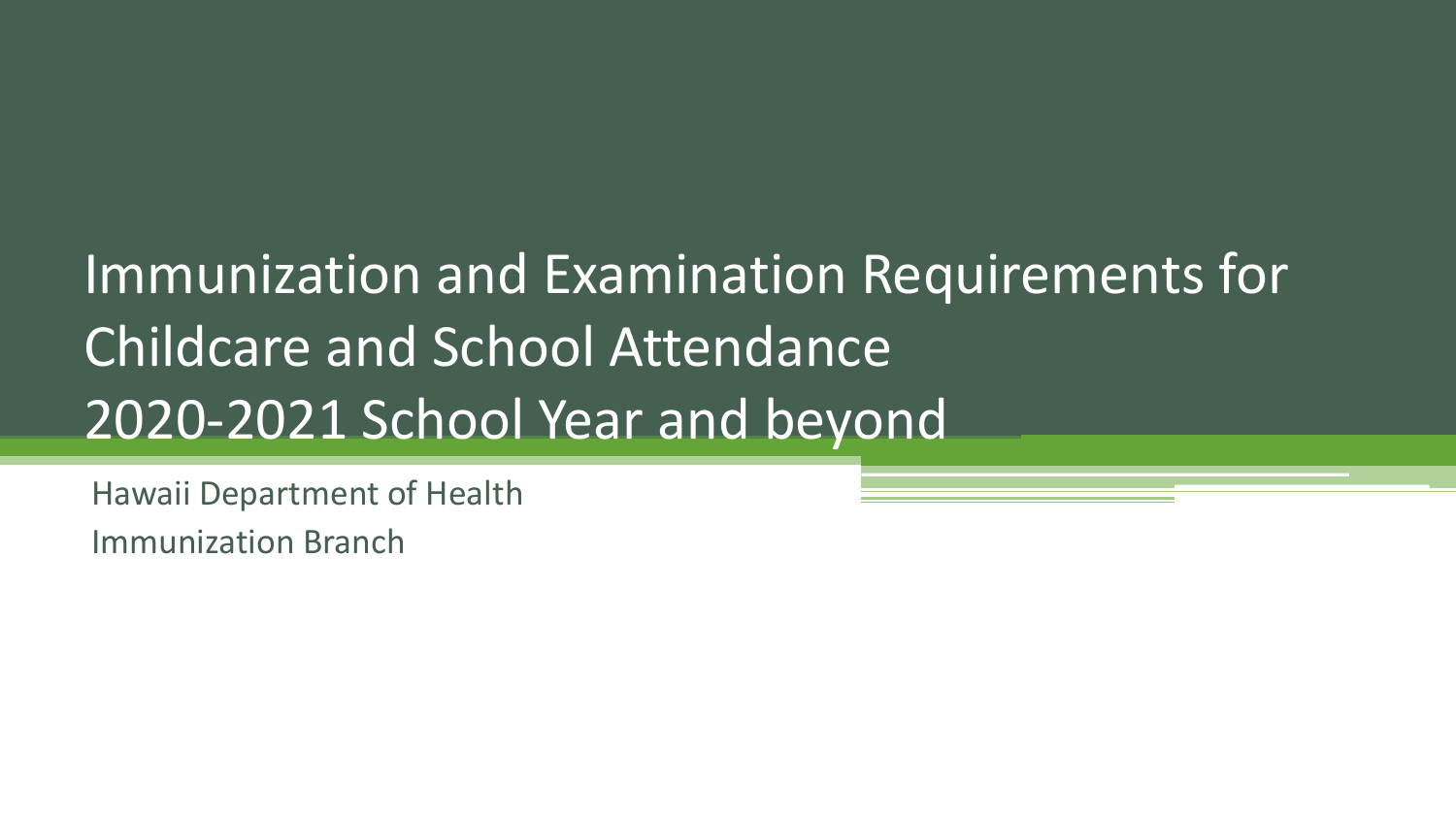# Background

- Hawaii Administrative Rules (HAR), Title 11, Chapter 157 establish immunization and examination requirements for child care facility, school, and post-secondary school attendance in Hawaii.
- Last amended in 2001
- Updates to HAR 11-157: **effective July 1, 2020** for all Hawaii students entering:
	- Childcare/Preschool
	- Kindergarten through Grade 12
	- $\overline{ }$  7<sup>th</sup> grade
	- Colleges and universities

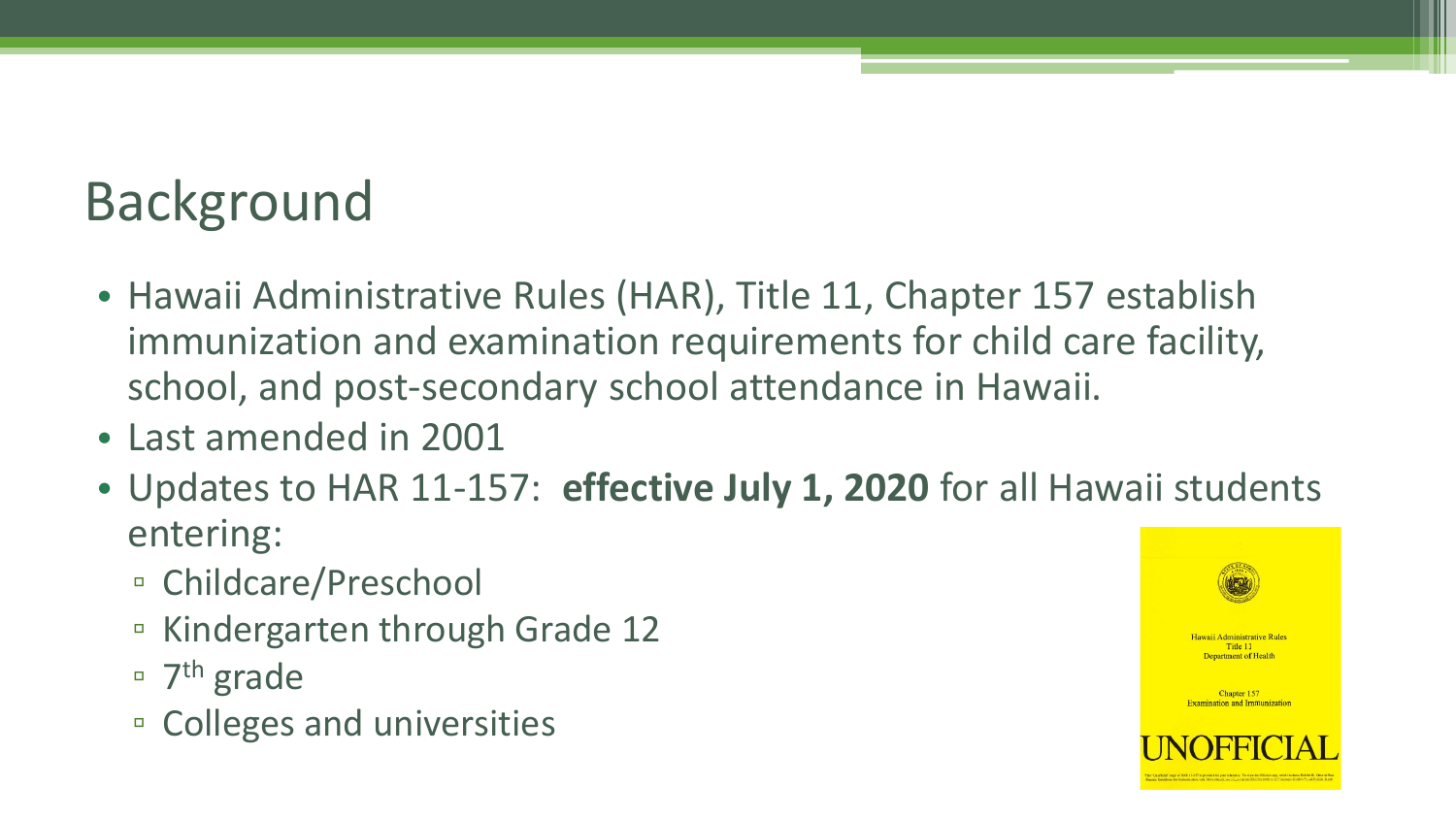### Health Examination Requirements

- Physical examination required:
	- First attendance at child care facility or school in Hawaii
	- □ All students entering 7<sup>th</sup> grade
- Physical examination shall be documented on a form/format approved by Department of Health
- Must be within 12 months before date of first attendance
- Must be signed by practitioner performing examination
- Valid physical examination may be used for transfer to other child care facilities or schools in Hawaii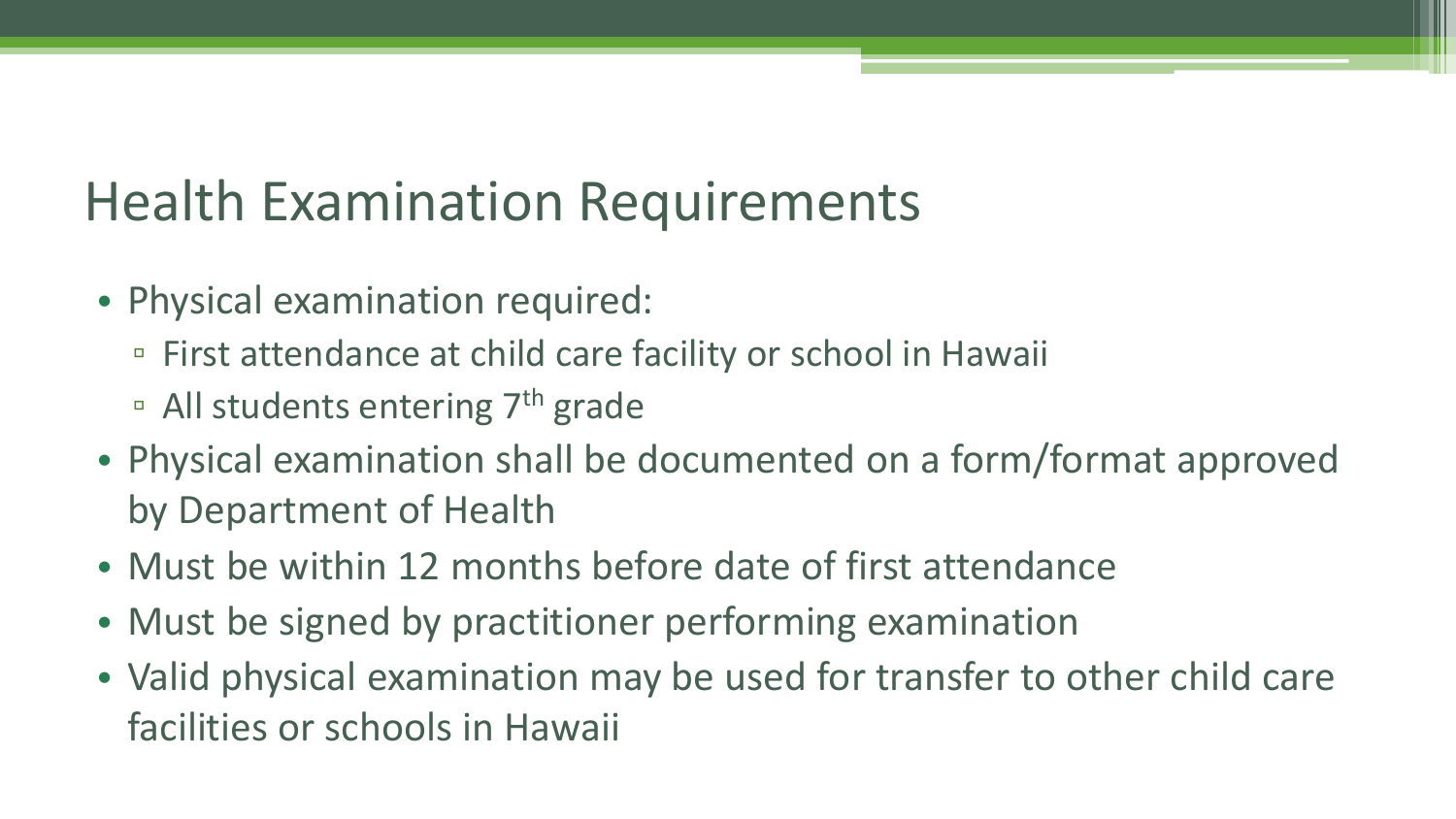# Who may perform Physical Examination?

- Practitioner:
	- Physician
	- Advanced practice registered nurse
	- Physician assistant
- Must be licensed to practice in any state or territory of U.S.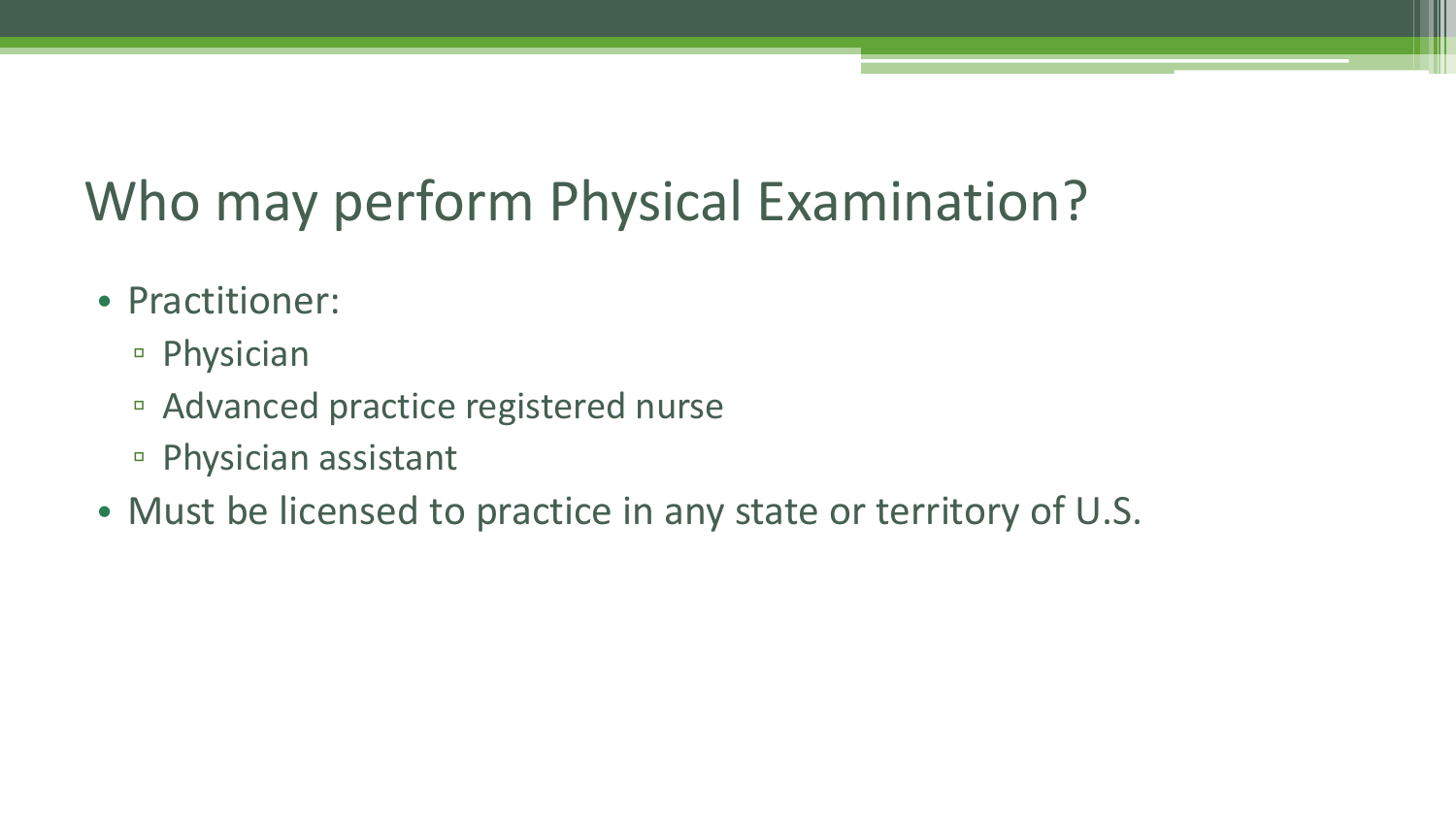#### Required Immunizations for Child Care Facility and School Attendance

- Refer to Immunization Requirements Summary
	- Required immunizations
	- Number of doses
	- Minimum ages and intervals between doses
	- Exceptions to Immunization Requirements

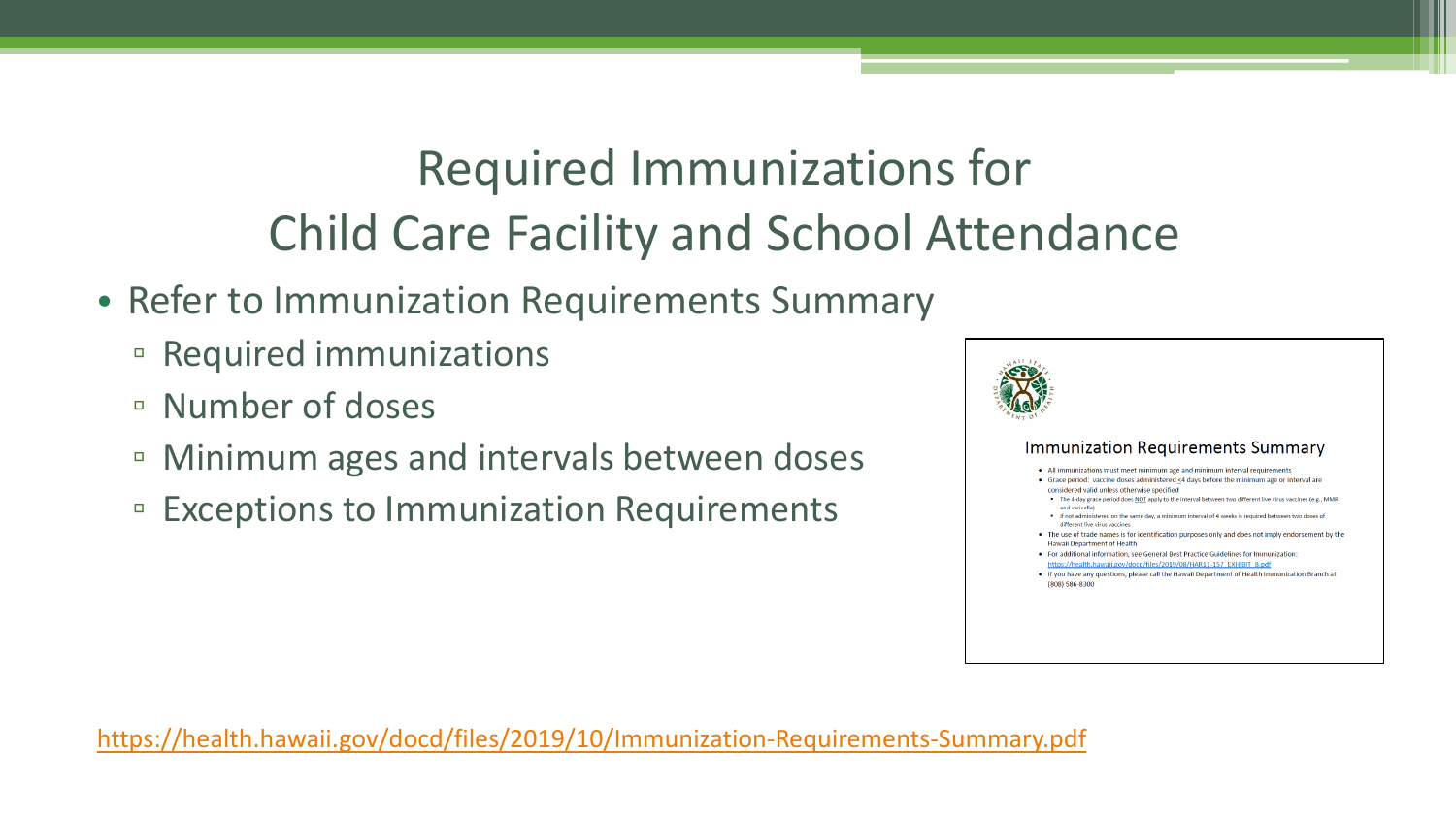#### Required immunizations for **Child-Care Facility** attendance

- For children younger than 2 years, number of required doses depends on child's age
- Refer to Immunization Requirements Summary, Table 1

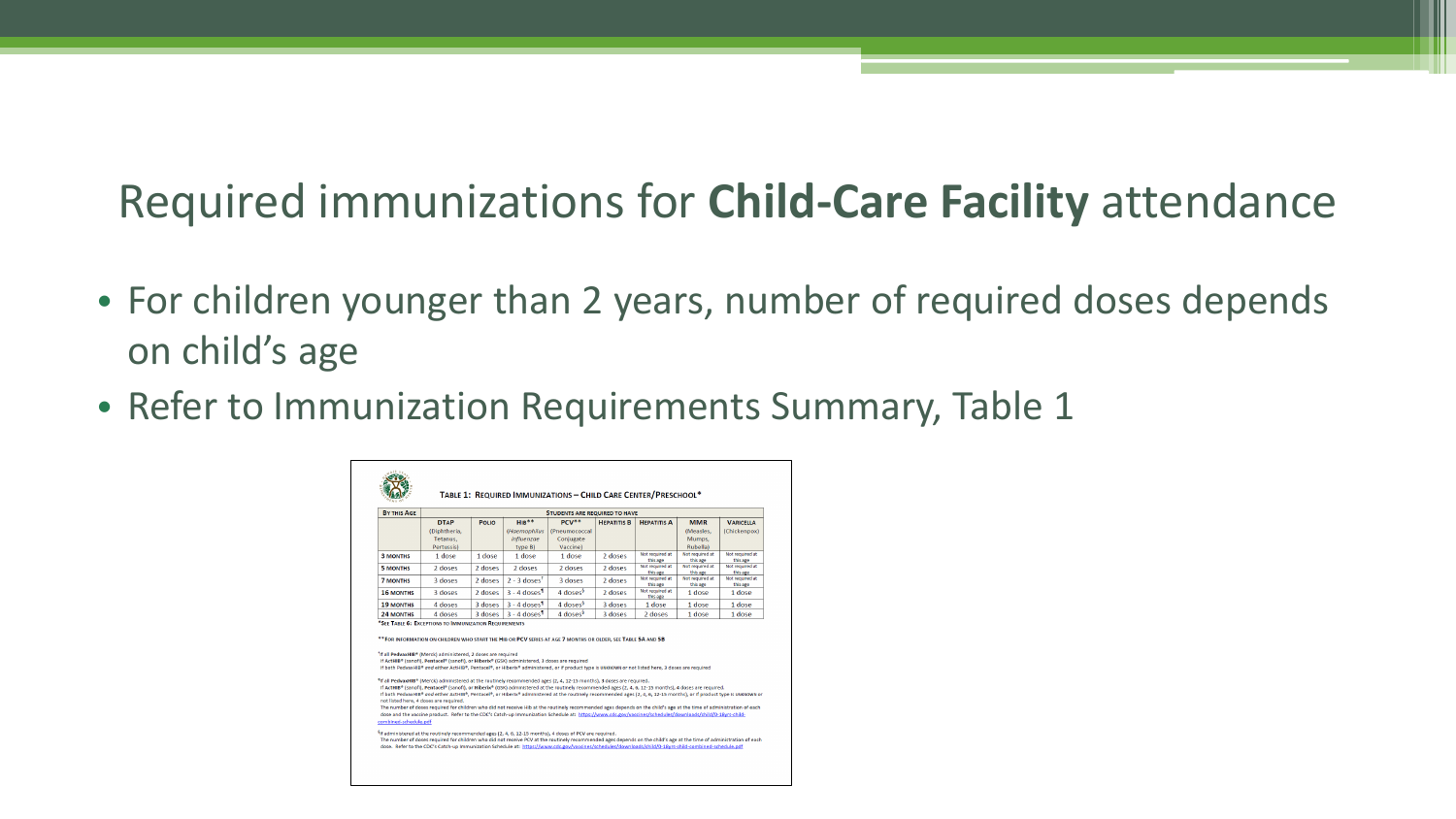### Required immunizations for **Child-Care Facility** attendance Children aged 2 years & older

| <b>Vaccine</b>           | <b>Number of Doses</b> |
|--------------------------|------------------------|
| $\bullet$ DTaP           | 4                      |
| $\bullet$ Hib            | $3 - 4$                |
| • Hepatitis A            | $\mathbf{2}$           |
| • Hepatitis B            | 3                      |
| • MMR                    | 1                      |
| • PCV                    | 4                      |
| • Polio                  | 3                      |
| · Varicella (chickenpox) |                        |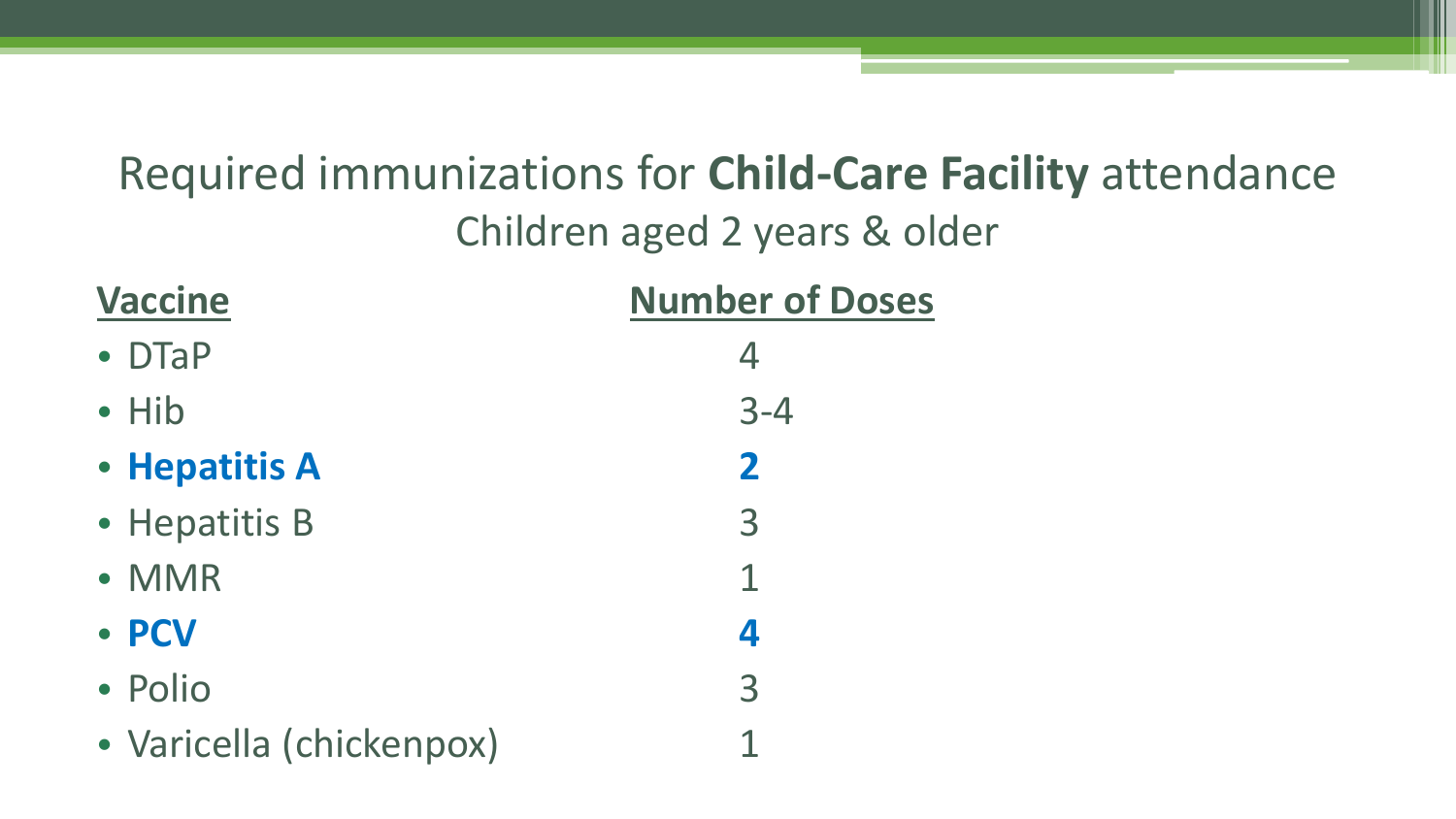#### Required immunizations for **Kindergarten – 12th Grade** attendance



\*HPV, MCV, & Tdap vaccines not required for students entering Hawaii schools in Kindergarten –  $6<sup>th</sup>$  grade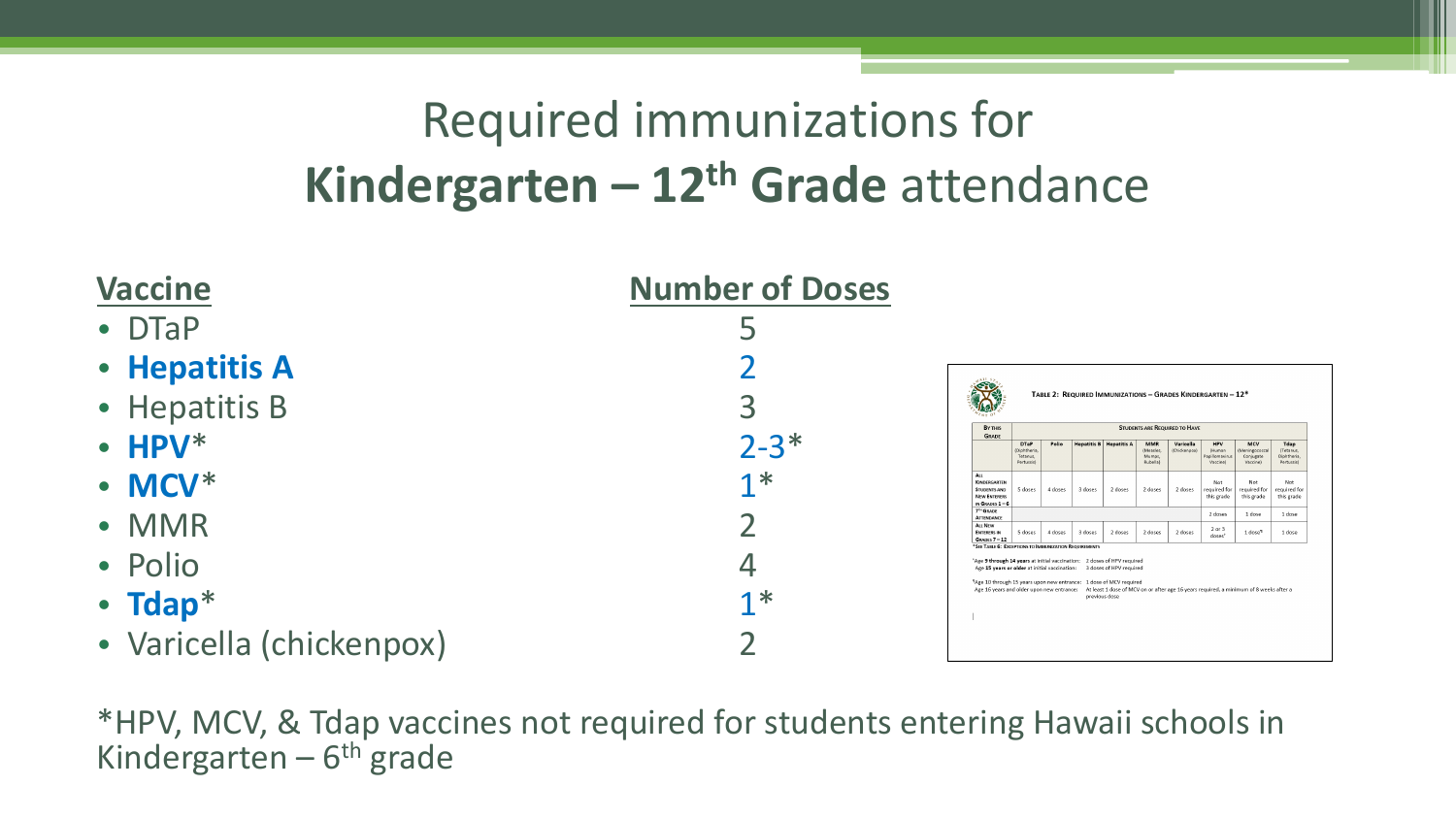# Required immunizations for **7th Grade** attendance\*

| Vaccine       | <b>Number of Doses</b> |
|---------------|------------------------|
| $\bullet$ HPV |                        |
| $\bullet$ MCV |                        |
| • Tdap        |                        |

\*In addition to meeting the Kindergarten  $-12$ <sup>th</sup> Grade immunization requirements upon first school attendance, **ALL** students must have documentation of these vaccinations prior to 7<sup>th</sup> grade attendance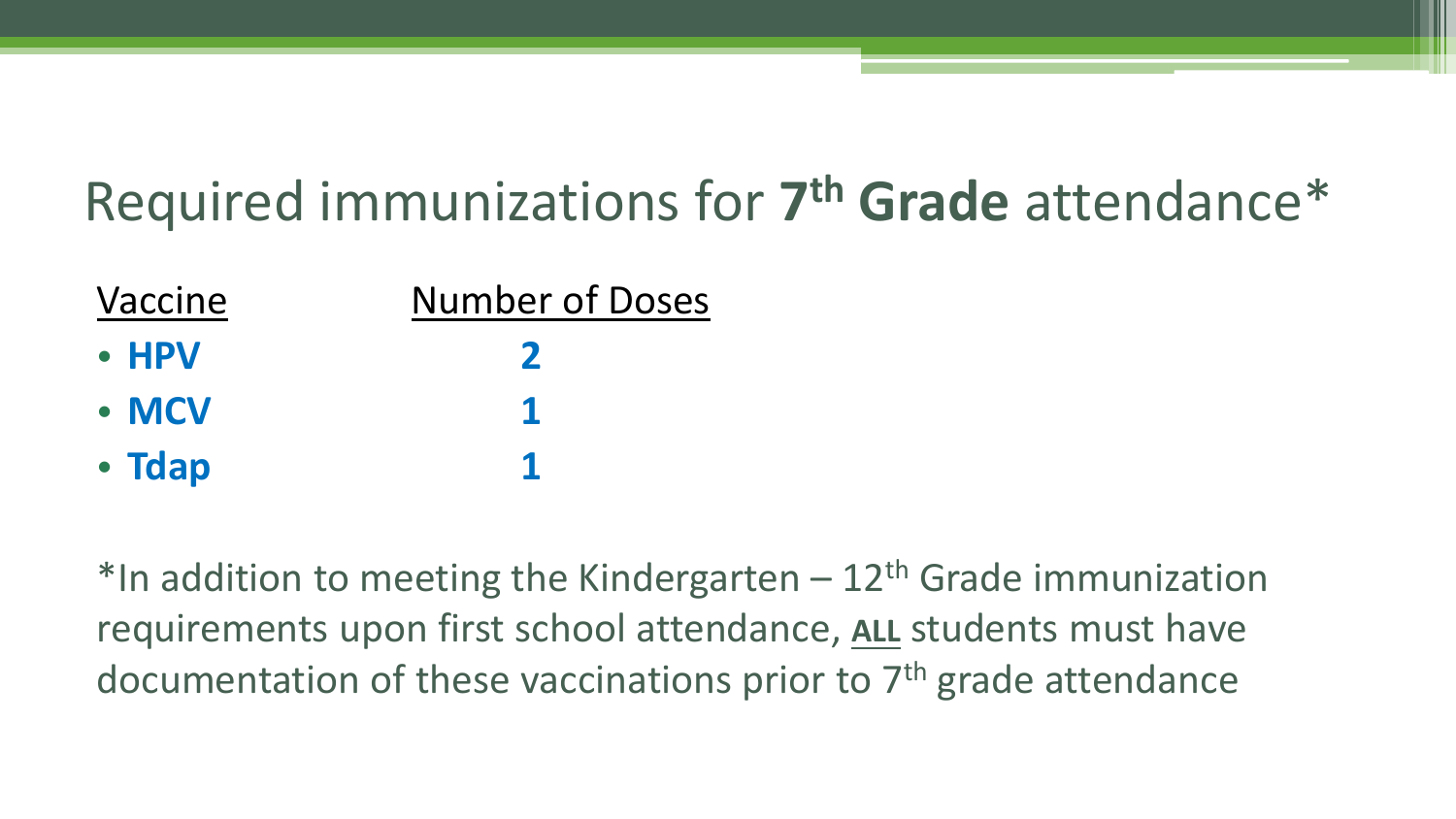#### Immunizations

- Must meet *minimum* age and *minimum* interval requirements
	- There is no maximum interval between doses. If doses are given later than recommended intervals, they are acceptable.
- Grace period: Vaccine doses administered <4 days before minimum age or interval are considered valid unless otherwise specified
	- 4-day grace period does NOT apply to interval between two different live virus vaccines (e.g., MMR and varicella)
	- □ If not given on same day, minimum interval of 4 weeks required between two doses of different live virus vaccines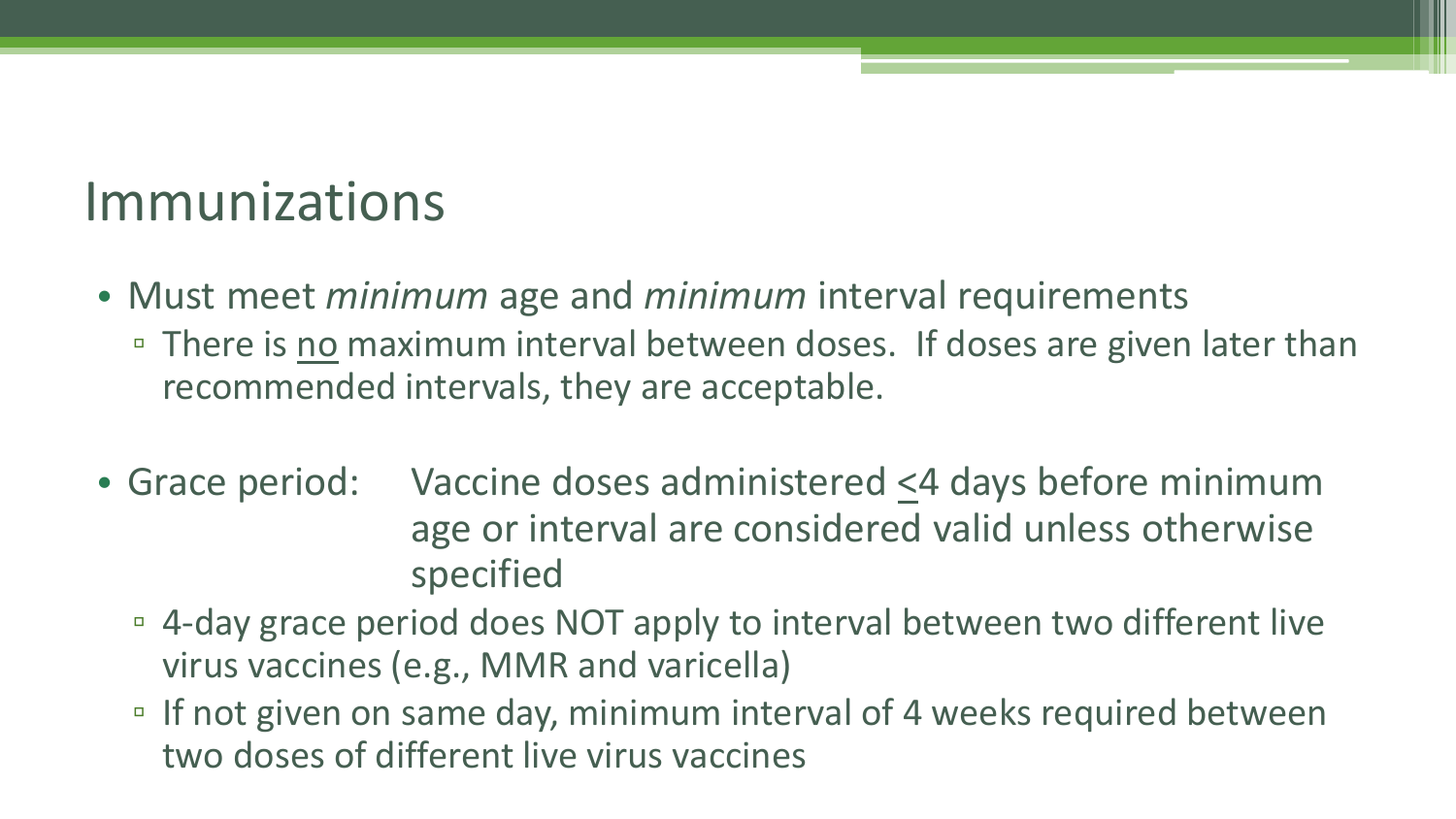### Documentation of Immunizations - Requirements

- Complete date (month/day/year)
- Name of practitioner\*
- Signature or stamp of practitioner\*

\*A "practitioner" is a physician, APRN, or physician assistant licensed to practice in any of the states or territories of the United States.

Note: Records of immunizations not administered in U.S. may be accepted if reviewed and signed/stamped by a practitioner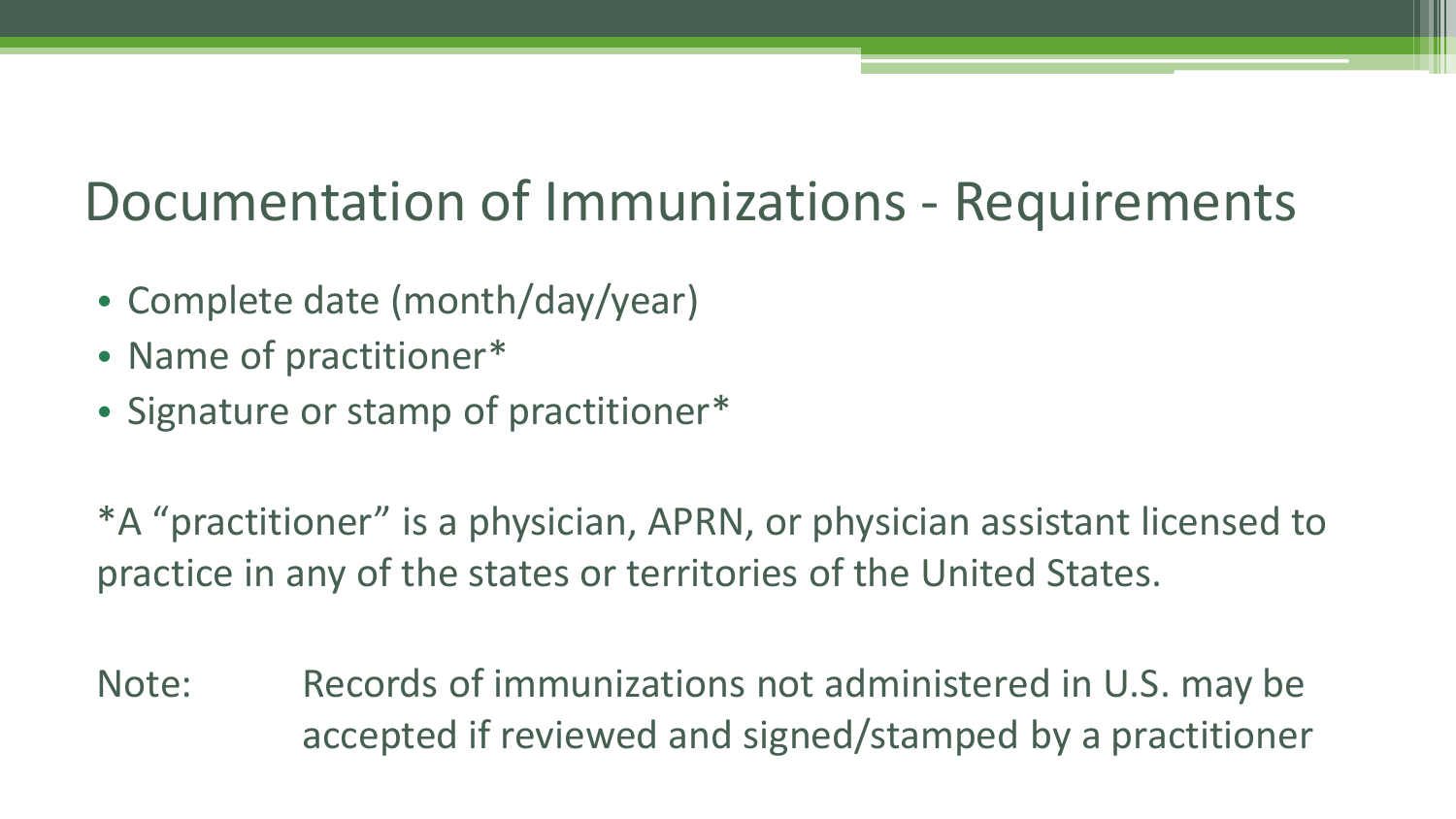### Serologic (blood test) Evidence of Immunity – Requirements

- Laboratory evidence of immunity may be substituted for a record of immunization.
- Only applies to certain diseases (refer to Immunization Requirements Summary)
- Copy of laboratory report, signed by practitioner
	- Practitioner must certify student is immune to named disease(s)

<https://health.hawaii.gov/docd/files/2019/10/Immunization-Requirements-Summary.pdf>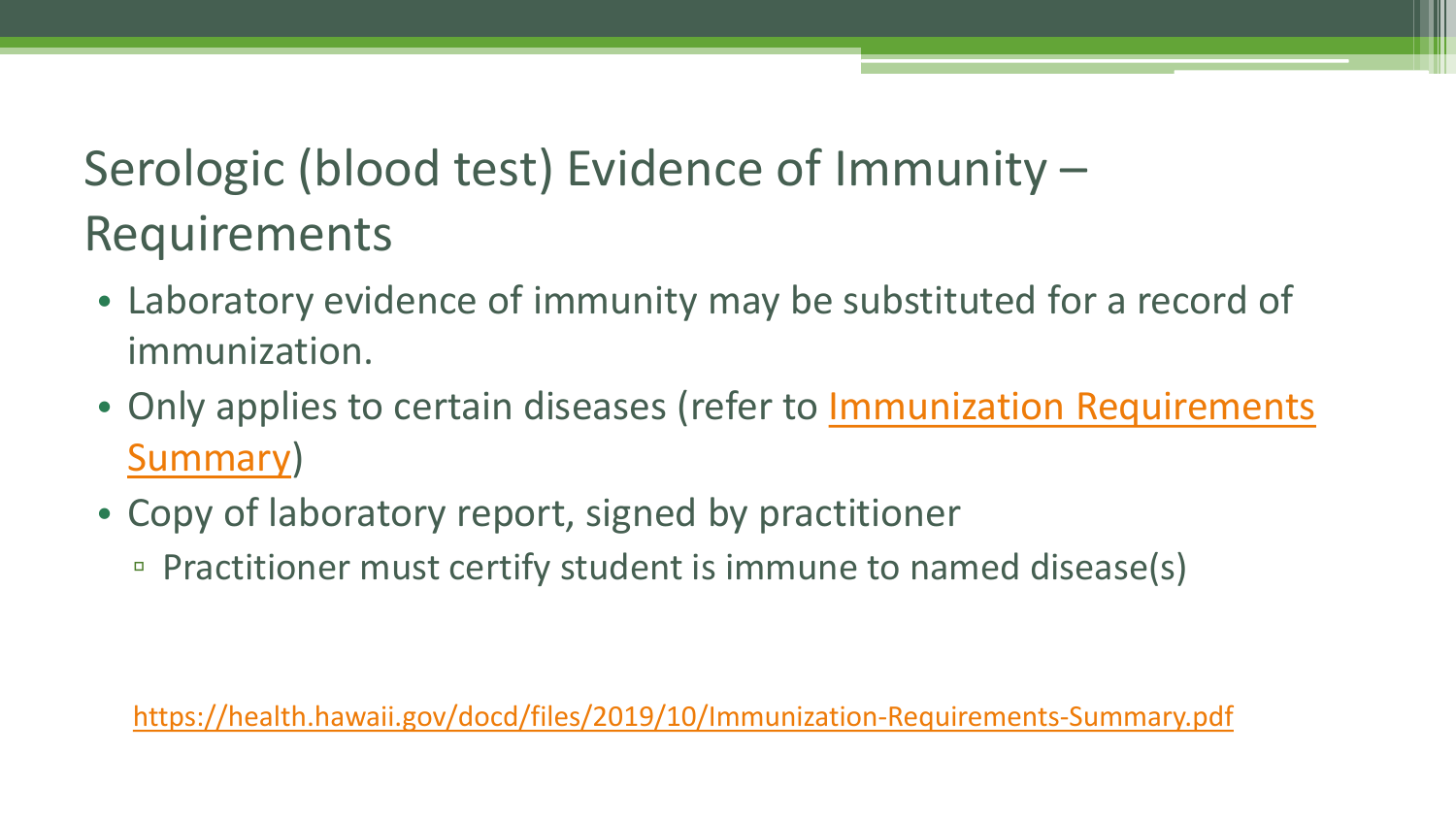### History of varicella (chickenpox)

• A documented history of varicella, signed by practitioner may be substituted for the varicella vaccine requirement.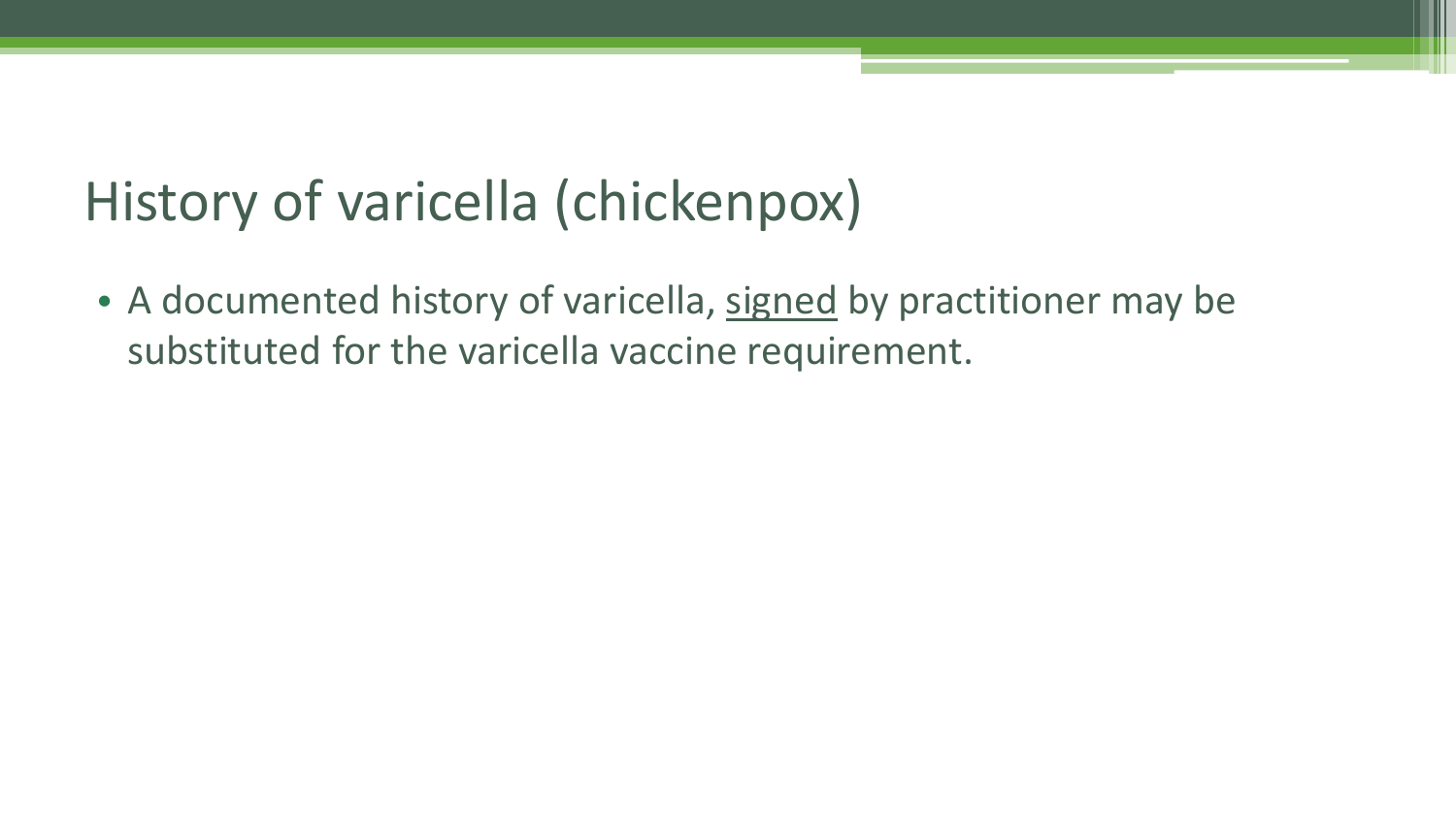### Child Care Facility and School Responsibility

• Each child care facility and school principal or administrator shall only admit students who meet the health requirements in HAR 11-157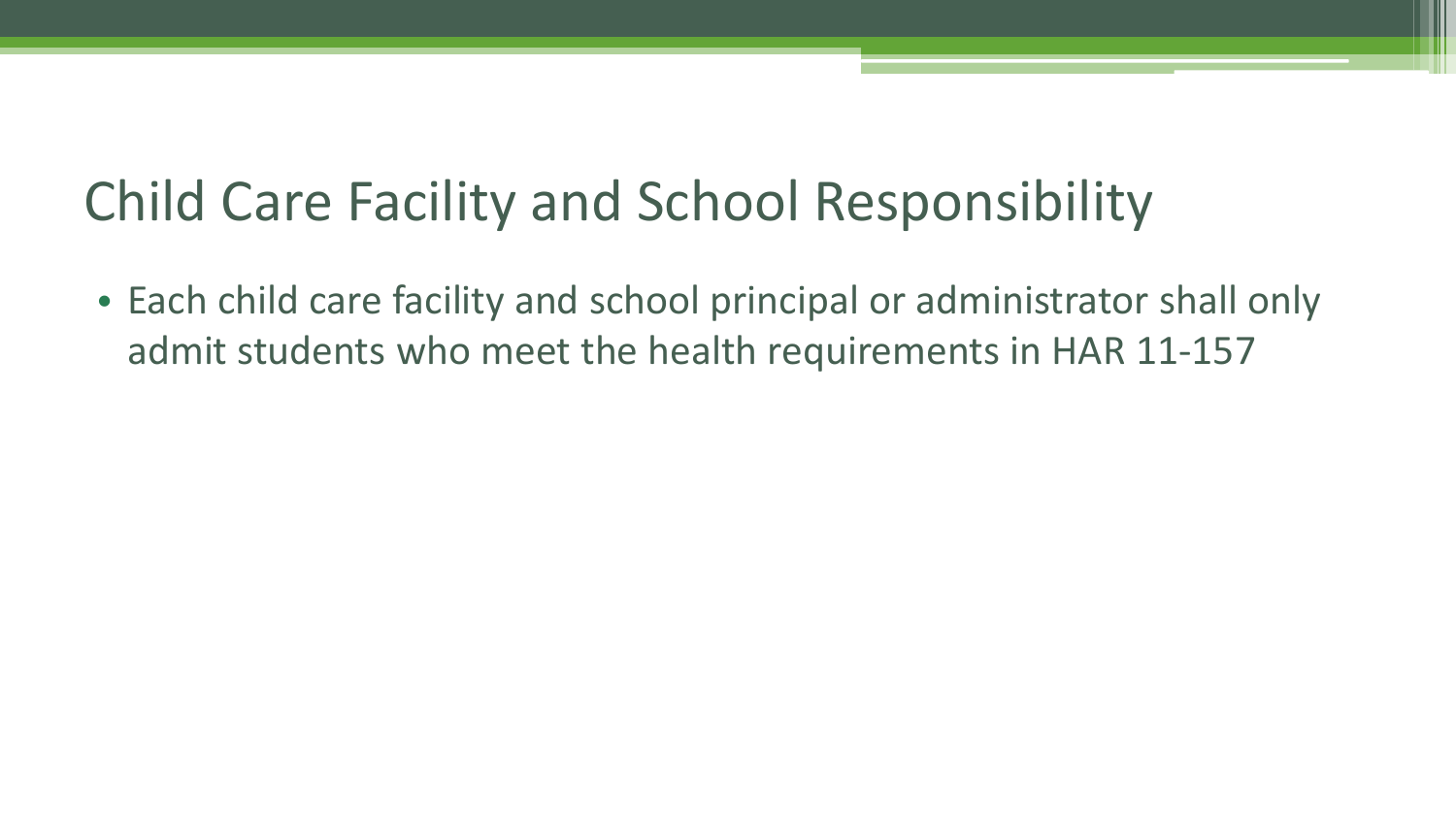# Exemptions that can be applied to immunizations:

- Medical
- Religious

No other exemptions (e.g., personal belief, philosophical) are allowed.

During an outbreak, exemptions are NOT recognized:

• Inadequately immunized students will be excluded from child care facilities and schools until outbreak is over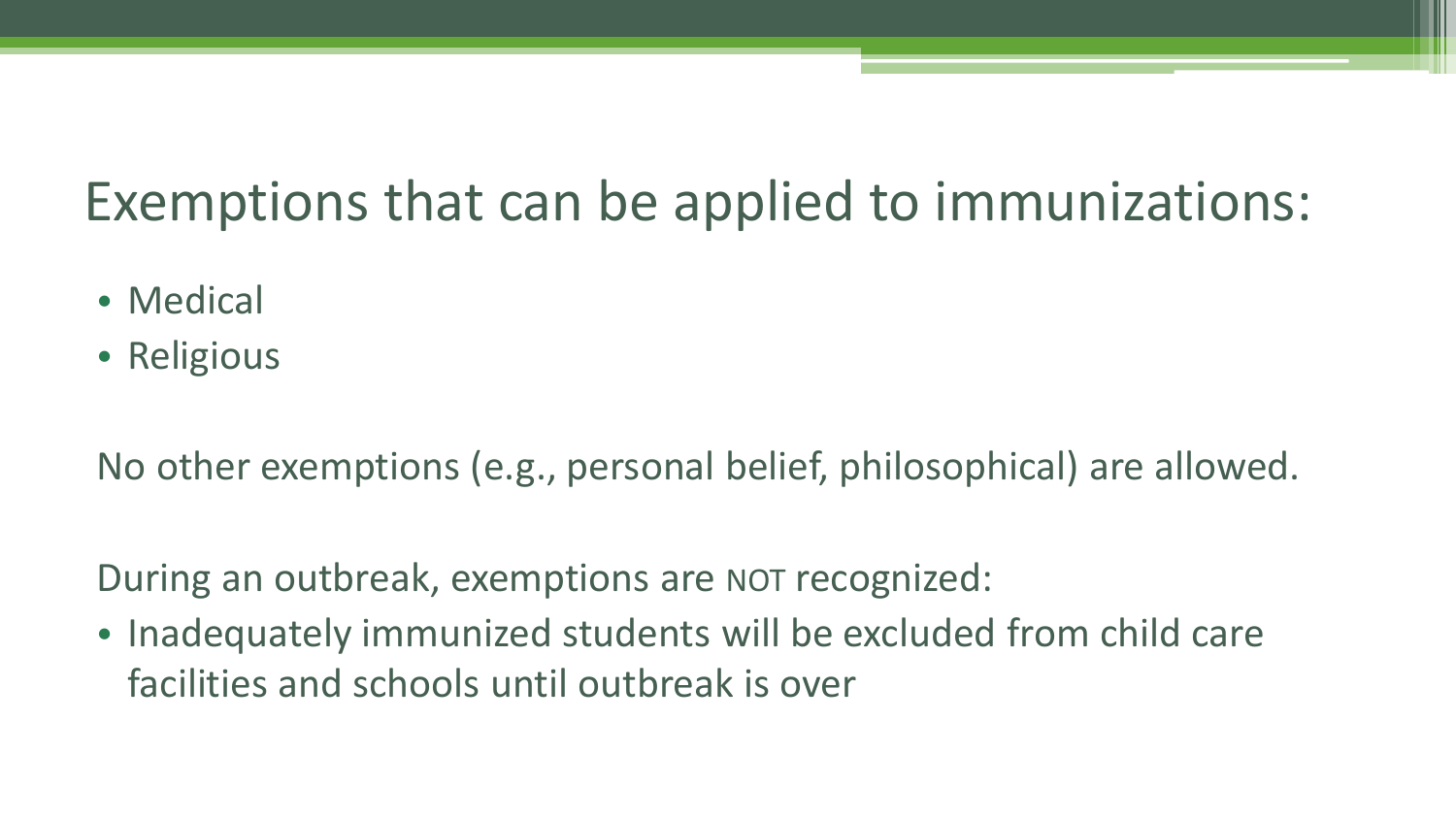### Exemptions

- Medical
	- Contraindication or precaution to vaccine, in conformance with recognized standard medical practices
	- Specific period of time
	- Signed by practitioner on form specified by HDOH

|                               | Instructions for completing Medical Exemption Form:<br>Section 1: Completed by parent/guardian or student (aged >18 years): Enter child care facility, school, or post-secondary school, and student information<br>Section 2: Completed by licensed health care provider (MD, DO, ND, APRN-Rx, PA): Check exempted vaccine, contraindication or precaution, or both, and<br>complete duration of exemption |                                                                                                |                       |                       |
|-------------------------------|-------------------------------------------------------------------------------------------------------------------------------------------------------------------------------------------------------------------------------------------------------------------------------------------------------------------------------------------------------------------------------------------------------------|------------------------------------------------------------------------------------------------|-----------------------|-----------------------|
| <b>Student's Name:</b>        | Section 1: Child Care Facility, School, Post-Secondary School, and Student Information                                                                                                                                                                                                                                                                                                                      | Student's Date of Birth:                                                                       |                       |                       |
|                               |                                                                                                                                                                                                                                                                                                                                                                                                             |                                                                                                |                       |                       |
| <b>Student's Home Address</b> |                                                                                                                                                                                                                                                                                                                                                                                                             | City                                                                                           | <b>State</b>          | Zip                   |
|                               | Name of Child Care Facility, School, Post-Secondary School                                                                                                                                                                                                                                                                                                                                                  | <b>Street Address</b>                                                                          | City                  | Zip                   |
|                               |                                                                                                                                                                                                                                                                                                                                                                                                             |                                                                                                |                       |                       |
|                               | Parent/Guardian ok Student (if aged >18 years) Signature:<br>Section 2: For Health Care Provider Use ONLY (MD, DO, ND, APRN-Rx, PA):                                                                                                                                                                                                                                                                        |                                                                                                | Date: http://www.com/ |                       |
| <b>VACCINE</b>                | CONTRAINDICATIONS* (Check all that apply to this patient):                                                                                                                                                                                                                                                                                                                                                  | PRECAUTIONS* (Check all that apply to this patient)                                            | FROM:                 |                       |
| $\Box$ DTaP                   | Severe allergic reaction (e.g., anaphylaxis) after a                                                                                                                                                                                                                                                                                                                                                        | Guillain-Barre Syndrome <6 weeks after previous                                                | $\sqrt{1}$            |                       |
|                               | previous dose or to a vaccine component                                                                                                                                                                                                                                                                                                                                                                     | dose of tetanus-toxoid-containing vaccine                                                      |                       |                       |
| $\Box$ Tdap                   | D DTaP/Tdap only: Encephalopathy (e.g., coma,                                                                                                                                                                                                                                                                                                                                                               | □ History of Arthus-type hypersensitivity reactions                                            |                       |                       |
|                               | decreased level of consciousness, prolonged<br>seizures), not attributable to another identifiable                                                                                                                                                                                                                                                                                                          | after a previous dose of diphtheria-toxoid-<br>containing or tetanus-toxoid-containing vaccine |                       | To:<br>1 <sub>1</sub> |
| $\Box$ DT. Td.                | cause, within 7 days of administration of previous                                                                                                                                                                                                                                                                                                                                                          | Moderate or severe acute illness with or without                                               |                       |                       |
|                               | dose of DTP, DTaP, Tdap                                                                                                                                                                                                                                                                                                                                                                                     | fewer                                                                                          |                       |                       |
|                               |                                                                                                                                                                                                                                                                                                                                                                                                             | D DTaP/Tdap only: Progressive or unstable                                                      |                       |                       |
|                               |                                                                                                                                                                                                                                                                                                                                                                                                             | neurologic disorder, including infantile spasms.                                               |                       |                       |
|                               |                                                                                                                                                                                                                                                                                                                                                                                                             | uncontrolled epilepsy, progressive encephalopathy                                              |                       |                       |
| <b>D</b> Hib                  | Severe allergic reaction (e.g., anaphylaxis) after a                                                                                                                                                                                                                                                                                                                                                        | Moderate or severe acute illness with or without                                               | $\sqrt{ }$            |                       |
|                               | previous dose or to a vaccine component                                                                                                                                                                                                                                                                                                                                                                     | found                                                                                          |                       | $\sqrt{ }$            |
|                               | Age <6 weeks                                                                                                                                                                                                                                                                                                                                                                                                | Moderate or severe acute illness with or without                                               | $\sqrt{ }$            | $\overline{1}$        |
| <b>D</b> Hep A                | Severe allergic reaction (e.g., anaphylaxis) after a<br>previous dose or to a vaccine component                                                                                                                                                                                                                                                                                                             | fever                                                                                          |                       |                       |
| $\Box$ Hep B                  | Severe allergic reaction (e.g., anaphylaxis) after a                                                                                                                                                                                                                                                                                                                                                        | Moderate or severe acute illness with or without                                               | $\sqrt{ }$            | $\sqrt{ }$            |
|                               | previous dose or to a vaccine component<br>El Hypersensitivity to yeast                                                                                                                                                                                                                                                                                                                                     | fever                                                                                          |                       |                       |

|                       | Section 2: For Health Care Provider Use ONLY (MD, DO, ND, APRN-Rx, PA):                                                                                                                             |            |                                                                                                                 |    |                   |                      |
|-----------------------|-----------------------------------------------------------------------------------------------------------------------------------------------------------------------------------------------------|------------|-----------------------------------------------------------------------------------------------------------------|----|-------------------|----------------------|
| <b>VACCINE</b>        | CONTRAINDICATIONS* (Check all that apply to this Patient):                                                                                                                                          |            | PRECAUTIONS* (Check all that apply to this patient)                                                             |    | <b>FROM:</b>      | To:                  |
| $\Box$ HPV            | Severe allergic reaction (e.g., anaphylaxis) after a                                                                                                                                                |            | <b>D</b> Pregnancy                                                                                              |    | $\sqrt{ }$        | $\sqrt{1}$           |
|                       | previous dose or to a vaccine component                                                                                                                                                             |            | Moderate or severe acute illness with or without<br>fover                                                       |    |                   |                      |
| <b>CL MMR</b>         | Severe allergic reaction (e.g., anaphylaxis) after a                                                                                                                                                |            | Recent (<11 months) receipt of antibody-                                                                        |    | $\sqrt{ }$        | $\sqrt{ }$           |
|                       | previous dose or to a vaccine component                                                                                                                                                             |            | containing blood product                                                                                        |    |                   |                      |
|                       | <b>D</b> Pregnancy                                                                                                                                                                                  |            | History of thrombocytopenia or                                                                                  |    |                   |                      |
|                       | El Known severe immunodeficiency (e.g., from                                                                                                                                                        |            | thrombocytopenic purpura                                                                                        |    |                   |                      |
|                       | hematologic and solid tumors, receipt of                                                                                                                                                            |            | Need for tuberculin skin testing or interferon-                                                                 |    |                   |                      |
|                       | chemotherapy, congenital immunodeficiency, long-                                                                                                                                                    |            | gamma release assay (IGRA) testing                                                                              |    |                   |                      |
|                       | term immunosuppressive therapy or patients with                                                                                                                                                     |            | Moderate or severe acute illness with or without                                                                |    |                   |                      |
|                       | HIV infection who are severely immunocompromised)                                                                                                                                                   |            | fever                                                                                                           |    |                   |                      |
|                       | Family history of altered immunocompetence                                                                                                                                                          |            |                                                                                                                 |    |                   |                      |
| $\square$ MCV         | Severe allergic reaction (e.g., anaphylaxis) after a                                                                                                                                                |            | Moderate or severe acute illness with or without                                                                | Ŧ. | $\overline{1}$    | Ŧ.<br>$\overline{I}$ |
|                       | previous dose or to a vaccine component                                                                                                                                                             |            | fever                                                                                                           |    |                   |                      |
| $D$ PCV               | Severe allergic reaction (e.g., anaphylaxis) after a                                                                                                                                                |            | Moderate or severe acute illness with or without<br>fever                                                       |    | $\sqrt{ }$        | $\sqrt{ }$           |
|                       | previous dose of PCV13 or any diphtheria-toxoid-                                                                                                                                                    |            |                                                                                                                 |    |                   |                      |
|                       | containing vaccine or to a component of a vaccine<br>(PCV13 or any diphtheria-toxoid-containing vaccine)                                                                                            |            |                                                                                                                 |    |                   |                      |
| $\Box$ IPV            | Severe allergic reaction (e.g., anaphylaxis) after a                                                                                                                                                |            | <b>D</b> Pregnancy                                                                                              |    | $\prime$ $\prime$ | $\sqrt{1}$           |
|                       | previous dose or to a vaccine component                                                                                                                                                             |            | Moderate or severe acute illness with or without                                                                |    |                   |                      |
|                       |                                                                                                                                                                                                     |            | fever                                                                                                           |    |                   |                      |
| <b>D</b> Varicella    | Severe allergic reaction (e.g., anaphylaxis) after a                                                                                                                                                |            | Recent (<11 months) receipt of antibody-containing                                                              | z. | $\mathcal{I}$     |                      |
|                       | previous dose or to a vaccine component                                                                                                                                                             |            | blood product                                                                                                   |    |                   |                      |
|                       | El Known severe immunodeficiency (e.g., from                                                                                                                                                        |            | Moderate or severe acute illness with or without                                                                |    |                   |                      |
|                       | hematologic and solid tumors, receipt of                                                                                                                                                            |            | fever                                                                                                           |    |                   |                      |
|                       | chemotherapy, congenital immunodeficiency, long-                                                                                                                                                    |            | $\Box$ Receipt of specific antiviral drugs (acyclovir,                                                          |    |                   |                      |
|                       | term immunosuppressive therapy or patients with HIV                                                                                                                                                 |            | famciclovir, or valacyclovir) 24 hours before                                                                   |    |                   |                      |
|                       | infection who are severely immunocompromised)                                                                                                                                                       |            | vaccination                                                                                                     |    |                   |                      |
|                       | <b>D</b> Pregnancy                                                                                                                                                                                  |            | $\square$ Use of aspirin or aspirin-containing products                                                         |    |                   |                      |
|                       | Family history of altered immunocompetence                                                                                                                                                          |            |                                                                                                                 |    |                   |                      |
|                       | I certify that in my medical judgement, due to the contraindication(s)/precaution(s) noted above, this student is exempt from the specific vaccine(s) named for                                     |            |                                                                                                                 |    |                   |                      |
| the period indicated. |                                                                                                                                                                                                     |            |                                                                                                                 |    |                   |                      |
|                       | Health care provider's name/Title (Please Print): _______________________________                                                                                                                   |            | License number: The contract of the contract of the contract of the contract of the contract of the contract of |    |                   |                      |
| <b>Address:</b>       |                                                                                                                                                                                                     |            |                                                                                                                 |    |                   |                      |
|                       | Health care provider's signature: New York Care and Search Assets                                                                                                                                   |            | Date:                                                                                                           |    |                   |                      |
|                       | Give completed original form to parent/guardian or student (aged >18 years). Send COPY of form to: State of Hawaii Department of Health, Immunization                                               |            |                                                                                                                 |    |                   |                      |
|                       | Branch, P.O. Box 3378, Honolulu, HI 96801 OR Fax to (808) 586-8347.                                                                                                                                 |            |                                                                                                                 |    |                   |                      |
|                       | DTaP+Diohtheria. Tetanus, acellular Pertussis; Tdap+Tetanus, diohtheria, acellular pertussis; DT+diohtheria; tetanus; Td+tetanus; diohtheria; Hib+Hoemoahilus influenzoe type B; Hep A+hepatitis A; |            |                                                                                                                 |    |                   |                      |
|                       | Hep B+hepatitis B, HPV+human papillomavirus, MMR+measles, mumps, rubella, MCV+meningococcal conjugate vaccine, PCV+pneumococcal conjugate vaccine, IPV+inactivated poliovirus vaccine               |            |                                                                                                                 |    |                   |                      |
|                       |                                                                                                                                                                                                     | $2$ of $2$ | State of Hawaii Department of Health<br>EPI 8 UPDATED October 2019                                              |    |                   |                      |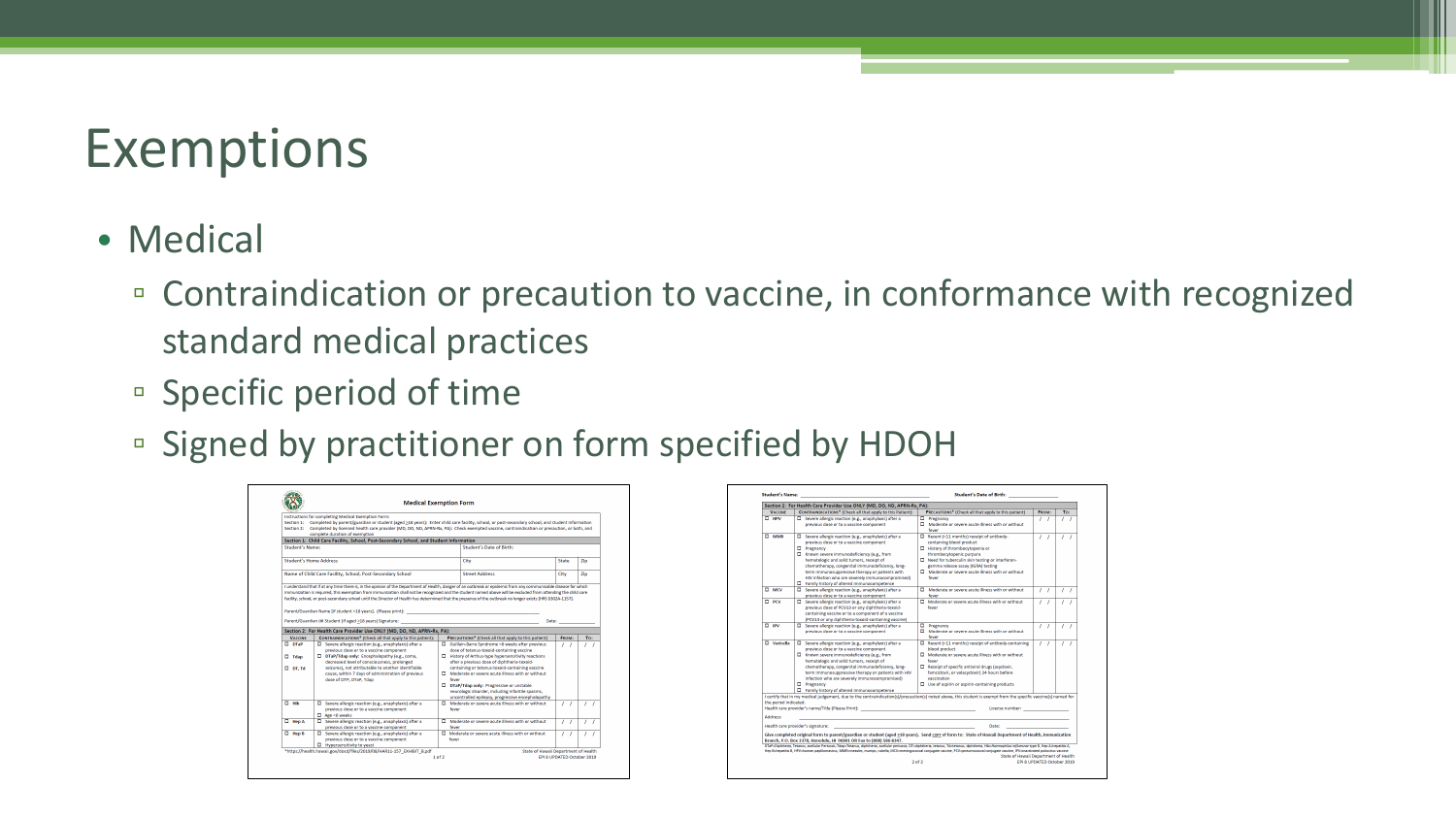### Exemptions

- Religious
	- Must certify religious beliefs prohibit the practice of immunization
	- Request for religious exemption based on objections to specific immunizing agents will not be granted

| Student's Name:                                                                                                                                                                                                                                                                                                                                                                               |                                                                                                                                                                                                                                                                                                                                       |       |                          |
|-----------------------------------------------------------------------------------------------------------------------------------------------------------------------------------------------------------------------------------------------------------------------------------------------------------------------------------------------------------------------------------------------|---------------------------------------------------------------------------------------------------------------------------------------------------------------------------------------------------------------------------------------------------------------------------------------------------------------------------------------|-------|--------------------------|
|                                                                                                                                                                                                                                                                                                                                                                                               |                                                                                                                                                                                                                                                                                                                                       |       | Student's Date of Birth: |
| Student's Home Address:                                                                                                                                                                                                                                                                                                                                                                       |                                                                                                                                                                                                                                                                                                                                       | City  | Zio                      |
| Name of Child Care Facility or<br>School:                                                                                                                                                                                                                                                                                                                                                     | <b>Street Address:</b>                                                                                                                                                                                                                                                                                                                | City  | Zip                      |
| Initials                                                                                                                                                                                                                                                                                                                                                                                      | I understand that if at any time there is, in the opinion of the Department of Health, danger<br>of an outbreak or epidemic from any communicable disease for which immunization is                                                                                                                                                   |       |                          |
| Initials<br>will not be granted.<br>I understand the benefits and risks of the vaccinations my child is required to have for school/child care<br>facility attendance, the risk of my child contracting the diseases that vaccines prevent, and the risk of my<br>child transmitting disease to others. I understand that this form may not be used for personal or<br>philosophical reasons. | required, this exemption from immunization shall not be recognized and my child will be<br>excluded from school or his/her child care facility until the threat of an epidemic is over or<br>he/she receives the proper immunization.<br>I understand that a request for religious exemption based on objections to specific vaccines |       |                          |
| Parent/Guardian Name (please print)                                                                                                                                                                                                                                                                                                                                                           |                                                                                                                                                                                                                                                                                                                                       | Date: |                          |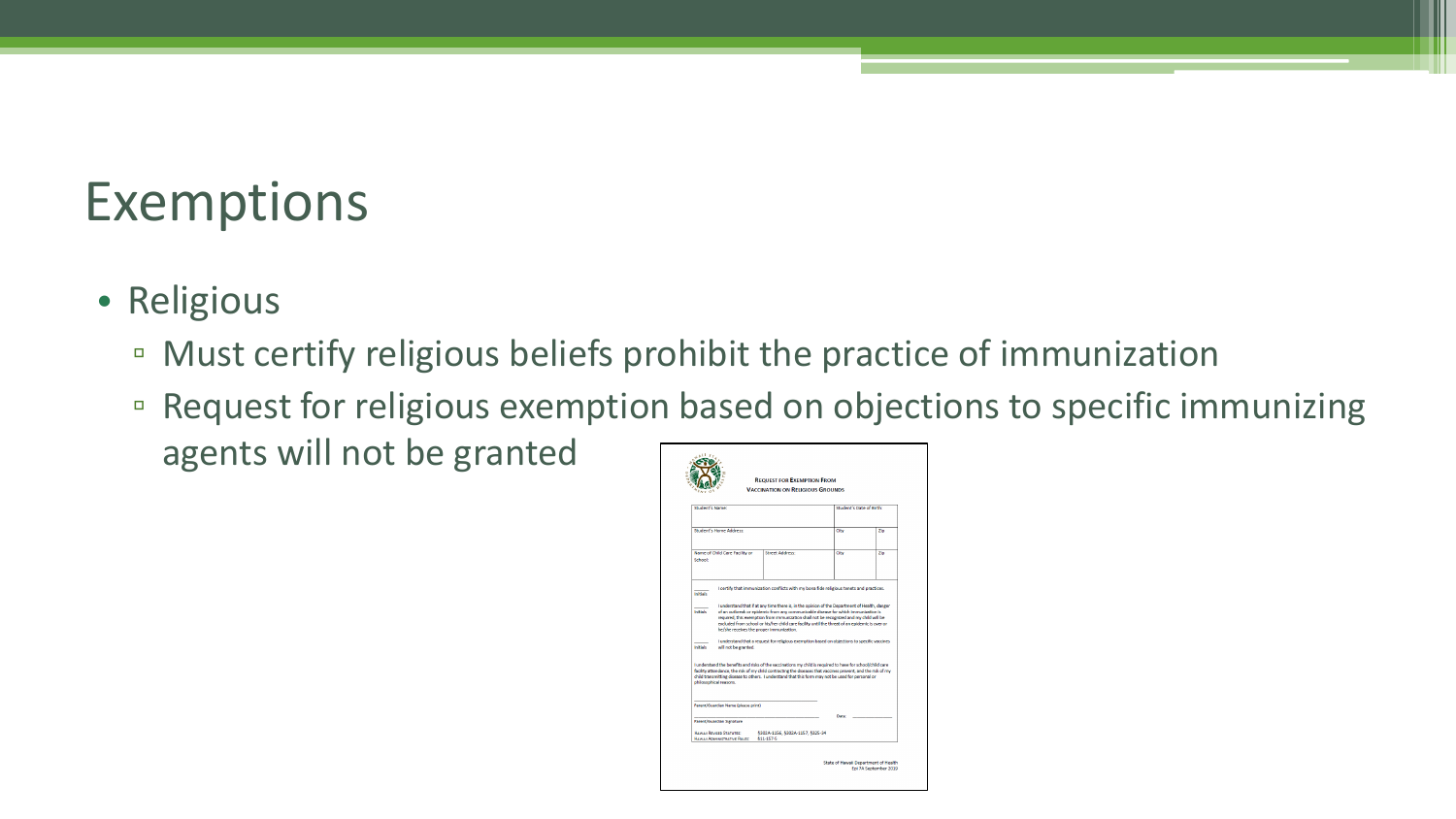#### Provisional attendance

- Students who have not completed physical examination or received all required vaccines:
	- May attend school provisionally AFTER submitting an appointment slip from practitioner's office
	- Parent/guardian must be notified re: provisional attendance (EPI 10B)
	- Provisional attendance period: no longer than 3 months after date of provisional attendance

| School:                                               |                                                                                                                                                                                                                                                                                             | Date: |              |                            |  |
|-------------------------------------------------------|---------------------------------------------------------------------------------------------------------------------------------------------------------------------------------------------------------------------------------------------------------------------------------------------|-------|--------------|----------------------------|--|
|                                                       | PROVISIONAL ENTRANCE NOTICE                                                                                                                                                                                                                                                                 |       |              |                            |  |
|                                                       |                                                                                                                                                                                                                                                                                             |       |              |                            |  |
|                                                       | According to our records, your child is missing the following requirements.                                                                                                                                                                                                                 |       |              |                            |  |
| □ IMMUNIZATIONS                                       |                                                                                                                                                                                                                                                                                             |       |              | Dose does not meet minimum |  |
|                                                       |                                                                                                                                                                                                                                                                                             |       | Missing Dose | age interval requirements  |  |
| <b>DTaP</b>                                           | [Dose Number(s)                                                                                                                                                                                                                                                                             |       | п            | о                          |  |
| Polio                                                 |                                                                                                                                                                                                                                                                                             |       | о            | ▫                          |  |
| <b>Hib</b> (Preschool only)                           | [Dose Number(s) [1]                                                                                                                                                                                                                                                                         |       | п            | n                          |  |
| $PCV$ (Preschool only)                                |                                                                                                                                                                                                                                                                                             |       | □            | □                          |  |
| <b>Hepatitis B</b>                                    |                                                                                                                                                                                                                                                                                             |       | п            | n                          |  |
| <b>Hepatitis A</b>                                    |                                                                                                                                                                                                                                                                                             |       | □            | □                          |  |
| <b>MMR</b>                                            |                                                                                                                                                                                                                                                                                             |       | п            | о                          |  |
| Varicella*                                            | [Dose Number(s) 1                                                                                                                                                                                                                                                                           |       | □            | □                          |  |
| $HPV$ (7 <sup>th</sup> grade only)                    |                                                                                                                                                                                                                                                                                             |       | п            | □                          |  |
| $\textbf{MCV}$ (7 <sup>th</sup> grade only)           | [Dose Number(s) 1                                                                                                                                                                                                                                                                           |       | п.           | п                          |  |
| $T$ dap (7 <sup><math>\alpha</math></sup> grade only) | (Dose Number(s) 1                                                                                                                                                                                                                                                                           |       | п            | о                          |  |
| □ PHYSICAL EXAMINATION                                | registered nurse, or physician's assistant may be substituted for the varicella vaccine requirement.<br>Performed by a U.S. licensed physician, advanced practice registered nurse, or physician's assistant within 12<br>months prior to the date of preschool or school entry.            |       |              |                            |  |
| from school.                                          | Certification that the above requirements have been completed must be submitted to the schools NO<br>LATER THAN ___________________. If certification is not received by this date, your child will be excluded                                                                             |       |              |                            |  |
|                                                       | NOTE: Provisional entrance may be suspended when there is a danger of an epidemic from any communicable<br>disease for which immunization is required. Your child will not be permitted to attend school unless he/she receives<br>the required immunization or until the epidemic is over. |       |              |                            |  |
|                                                       |                                                                                                                                                                                                                                                                                             |       |              |                            |  |
|                                                       |                                                                                                                                                                                                                                                                                             |       |              |                            |  |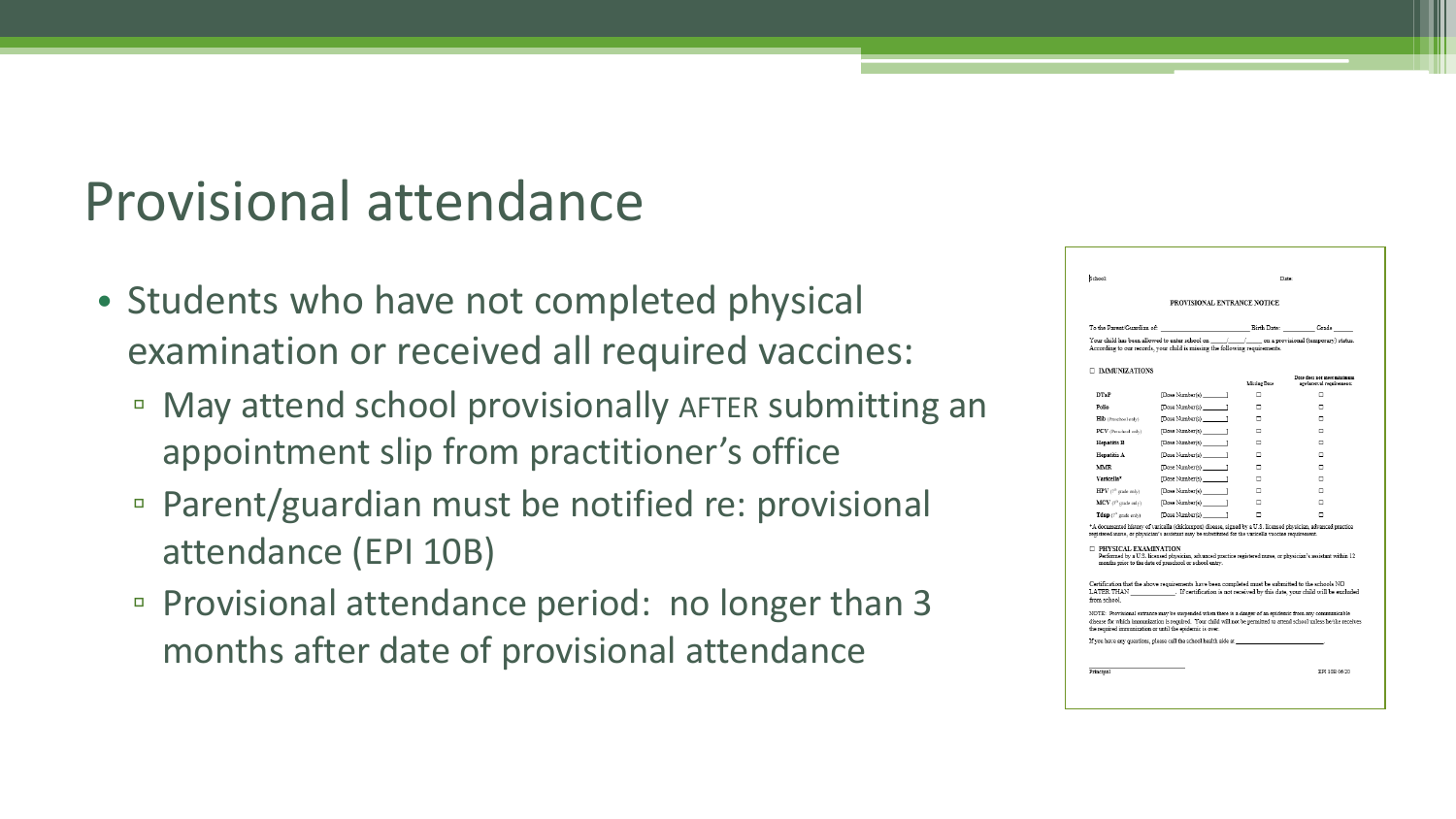### Provisional attendance

- If student fails to keep scheduled appointment, must submit a new appointment slip to attend child care facility or school
- Failure to keep appointment does not extend provisional attendance period
- If all required immunizations cannot be administered within provisional attendance period due to minimum intervals between doses or other medical necessity, the provisional attendance period may be extended as long as appointment slip to receive required immunization(s) has been submitted.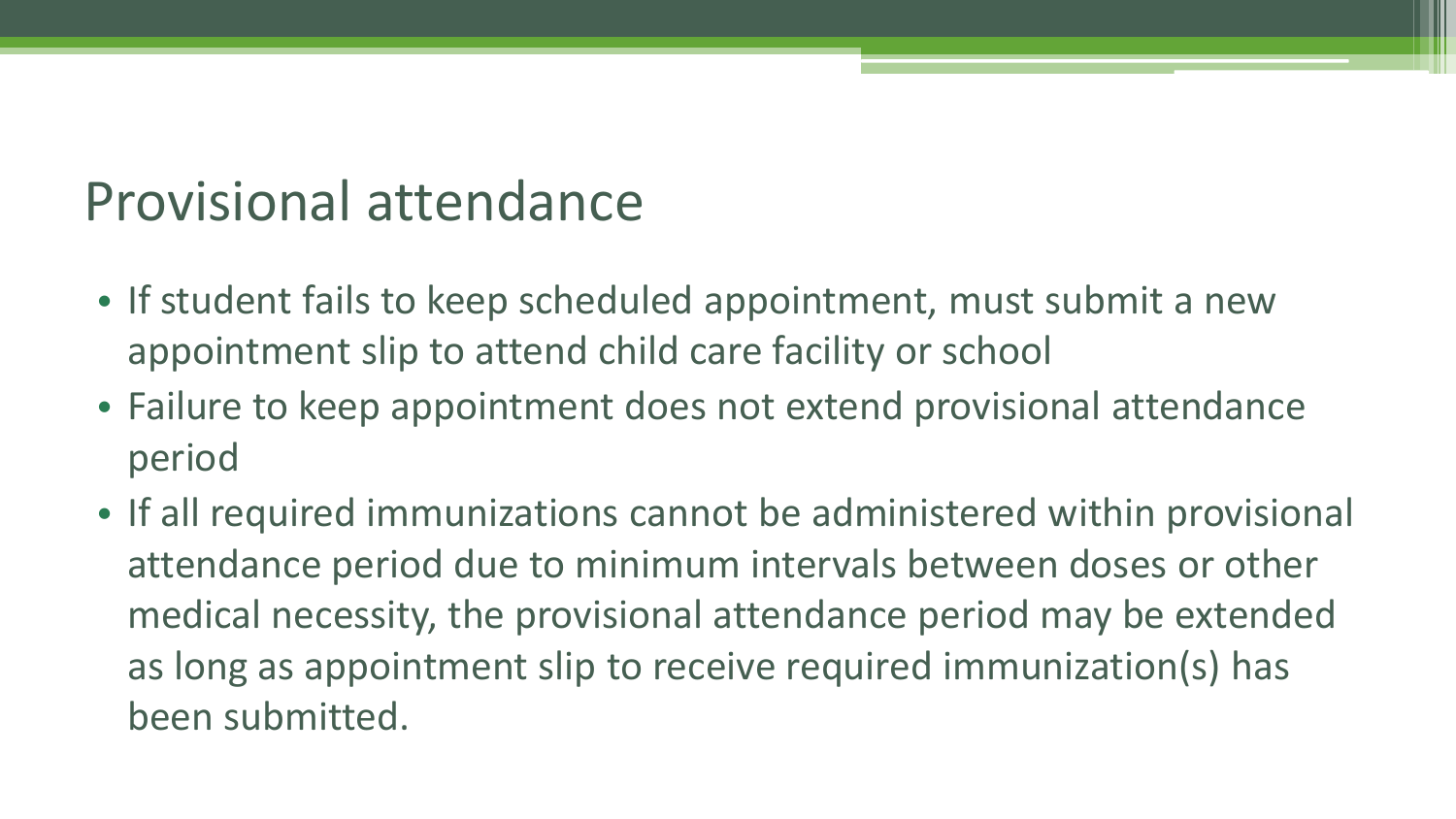#### Provisional attendance

• Provisional attendance may be suspended during an outbreak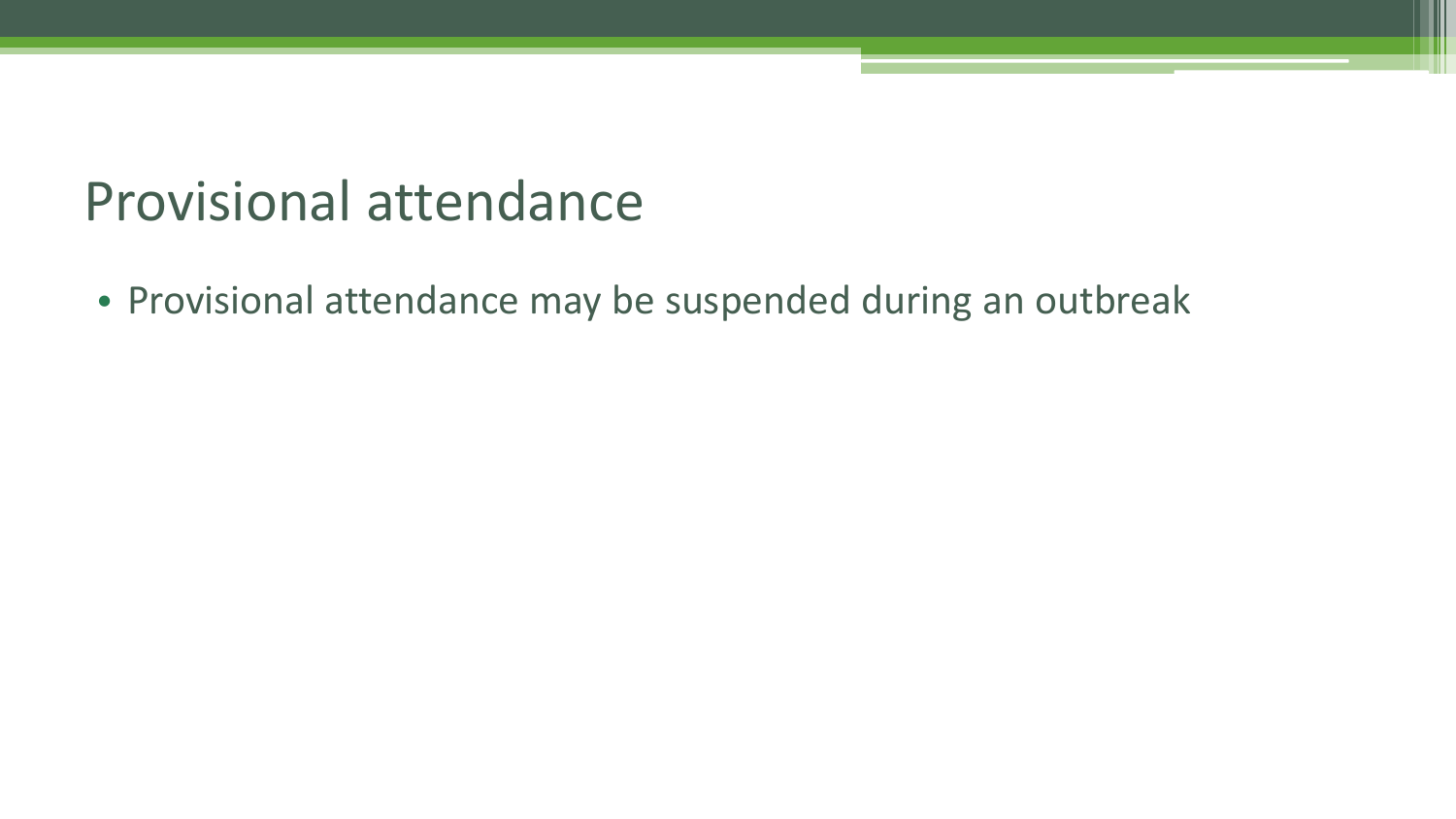# Exclusion

- If student does not complete physical examination or immunizations within 3 months of the date of provisional attendance:
	- Notify parent in writing that student will be excluded in 30 days (EPI 10D)
	- Beginning 30 calendar days after date of notice of exclusion, child care facility or school shall prohibit student from attending until documentation of physical examination and immunizations provided

Note: Exclusion does not apply to 7<sup>th</sup> grade physical examination requirement.

| School:                                          |                                                                                                                                                                                                                                                                                                              |              | Date:                                                   |
|--------------------------------------------------|--------------------------------------------------------------------------------------------------------------------------------------------------------------------------------------------------------------------------------------------------------------------------------------------------------------|--------------|---------------------------------------------------------|
|                                                  | <b>NOTICE OF EXCLUSION</b>                                                                                                                                                                                                                                                                                   |              |                                                         |
|                                                  |                                                                                                                                                                                                                                                                                                              |              |                                                         |
|                                                  | School health laws require that students receive a physical examination and immunizations before<br>entering/attending preschool or school in Hawaii.                                                                                                                                                        |              |                                                         |
|                                                  | According to our records, your child is still missing the following requirements:                                                                                                                                                                                                                            |              |                                                         |
| □ IMMUNIZATIONS                                  |                                                                                                                                                                                                                                                                                                              |              |                                                         |
|                                                  |                                                                                                                                                                                                                                                                                                              | Missing Dose | Dose does not meet minimum<br>age/interval requirements |
| <b>DTaP</b>                                      | [Dose Number(s) _________ ]                                                                                                                                                                                                                                                                                  | п            | п                                                       |
| Polio                                            |                                                                                                                                                                                                                                                                                                              | п            | α                                                       |
| <b>Hib</b> (Preschool only)                      | [Dose Number(s) _________ ]                                                                                                                                                                                                                                                                                  | п            | □                                                       |
| PCV (Preschool only)                             | [Dose Number(s) [11]                                                                                                                                                                                                                                                                                         | п            | п                                                       |
| Hepatitis B                                      | [Dose Number(s) 1                                                                                                                                                                                                                                                                                            | □            | п                                                       |
| <b>Hepatitis A</b>                               | [Dose Number(s) [11]                                                                                                                                                                                                                                                                                         | п            | п                                                       |
| <b>MMR</b>                                       | [Dose Number(s) 1                                                                                                                                                                                                                                                                                            | □            | п                                                       |
| Varicella*                                       | [Dose Number(s) 1                                                                                                                                                                                                                                                                                            | о            | α                                                       |
| $HPV$ (7 <sup><math>\pm</math></sup> grade only) | [Dose Number(s) 1                                                                                                                                                                                                                                                                                            | □            | □                                                       |
| $MCV$ (7 <sup>th</sup> grade only)               | [Dose Number(s) _________ ]                                                                                                                                                                                                                                                                                  | п            | п                                                       |
| $T$ dap ( $7^{\circ}$ grade only)                | [Dose Number(s) 1                                                                                                                                                                                                                                                                                            | □            | п                                                       |
|                                                  | *A documented history of varicella (chickenpox) disease, signed by a U.S. licensed physician, advanced practice<br>registered nurse, or physician's assistant may be substituted for the varicella vaccine requirement.                                                                                      |              |                                                         |
| <b>T PHYSICAL EXAMINATION</b>                    | Performed by a U.S. licensed physician, advanced practice registered nurse, or physician's assistant<br>within 12 months prior to the date of school entry.                                                                                                                                                  |              |                                                         |
|                                                  | the above requirements. The school has not received certification that these health requirements have been met.                                                                                                                                                                                              |              |                                                         |
|                                                  | Please arrange with your child's doctor to complete these requirements as soon as possible and provide the school<br>with certification of their fulfillment. If these requirements are not completed, your child will be denied further<br>attendance at school on (Hawaii Administrative Rules 302A-1162). |              |                                                         |
|                                                  |                                                                                                                                                                                                                                                                                                              |              |                                                         |
|                                                  |                                                                                                                                                                                                                                                                                                              |              |                                                         |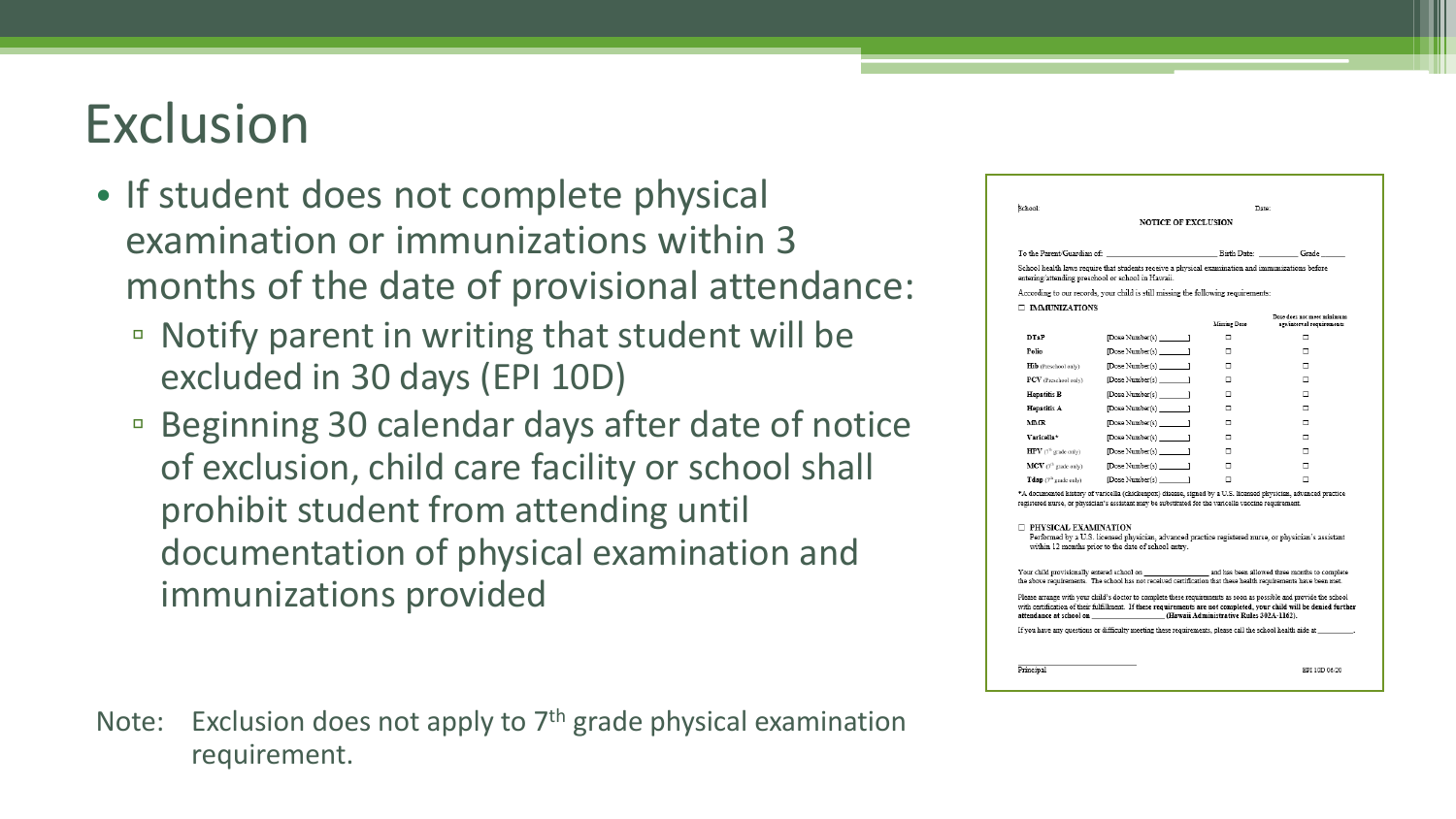# Reporting

- Each child care facility and school must report to HDOH, students who have:
	- Been provisionally admitted
		- Includes type of immunization(s) which are incomplete and dose numbers
	- Medical exemption
	- Religious exemption
	- Been excluded for failure to comply with PE and immunization requirements
- Reports are due on **October 10th** and **January 10th** of each school year
- Report must be submitted even if all students have met the immunization and examination requirements